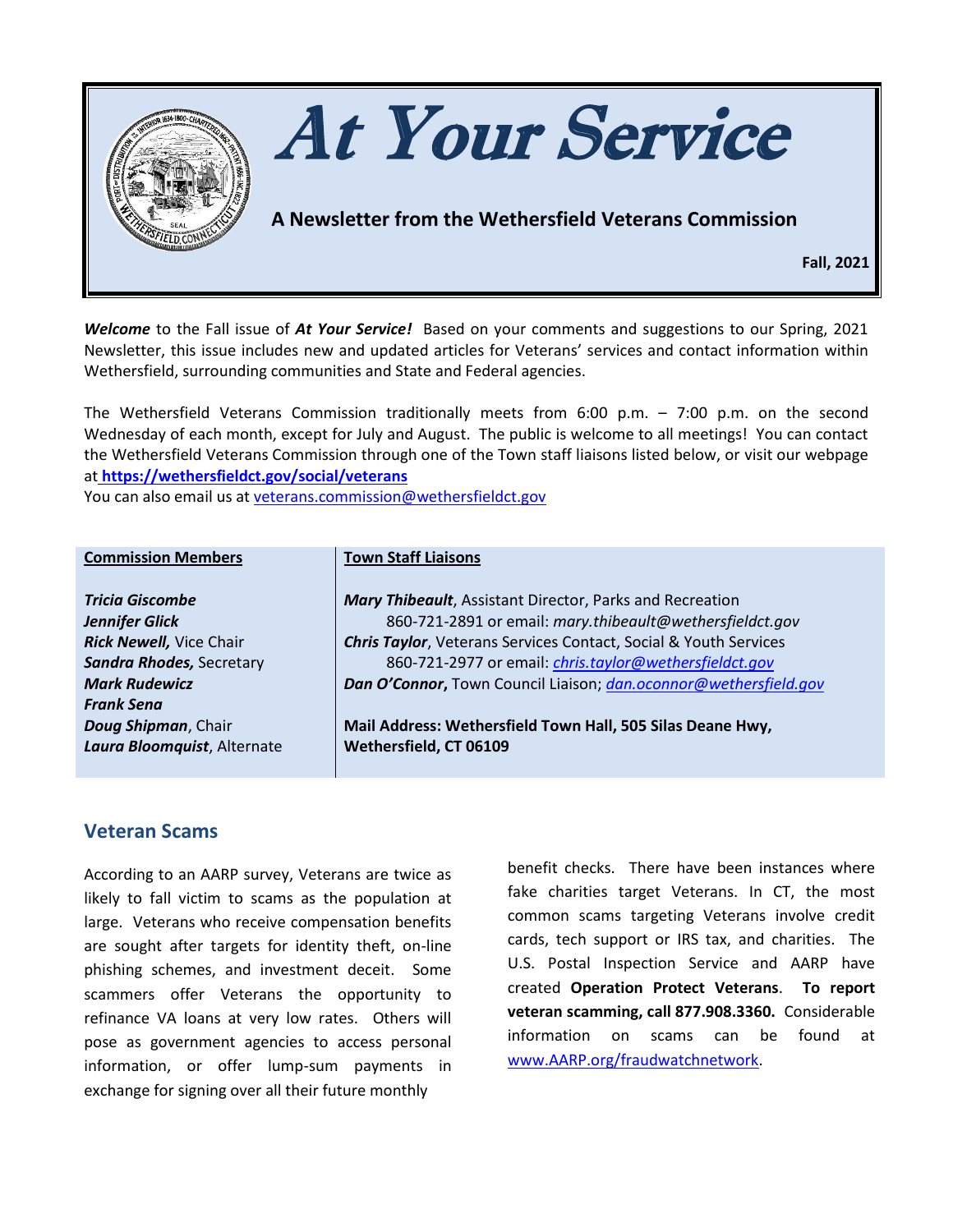### **Support Services for Veterans Who Served in Afghanistan**

Currently, Veterans from all eras are reacting to the events in Afghanistan, particularly the U.S. withdrawal. Veterans may question the meaning of their service or whether it was worth the sacrifices they made. The U.S. Department of Veteran Affairs website [\(https://www.dvnf.org\)](https://www.dvnf.org/) covers a range of resources to assist Veterans in managing the distress they may be experiencing. Here is a brief summary of some services:

**Veterans Crisis Line**: If you have thoughts of suicide, call **1-800-273-8255**, then PRESS 1 or visit <http://www.veteranscrisisline.net/> For emergency mental health care, go directly to your local VA Medical Center 24/7 regardless of your discharge status or enrollment in other VA health care.

#### **Hartford Veterans Center:** 25 Elm Street,

Suite A, Rocky Hill CT 06067: The Center can be reached at **860-563-8800** and is open Monday through Friday, 8:00 a.m. to 4.30 p.m. and Saturday, 7:00 a.m. to 3.30 p.m. The Center offers a range of services, including individual and group counseling, family counseling for military-related issues, substance abuse assessment and referral, employment referral, and military sexual trauma counseling and referral.

**VA Women Veterans Call Center**: call or text **855- 829-6636**, Monday through Friday from 8:00 a.m. to 10:00 p.m., Saturday 8:00 a.m. to 6.30 p.m., Eastern Time.

**Rally Point:** Talk to other Veterans online and discuss your feelings and concerns. Go to: [www.rallypoint.com/answers/what-a](http://www.rallypoint.com/answers/what-)re-your-

feelings-as-the-taliban-reclaim-afghanistan-after-20 years-of-us-involvement.

**For information not listed above call: 1-800-698-2411**

#### **Connecticut Elder Justice Hotline**

Older adults in general, some of whom are Veterans, are at risk for political campaign funding scams which can be considered financial abuse or exploitation. In CT, the Attorney General's office and the Coalition for Elder Justice in CT have partnered to establish a resource for information, assistance, and justice for older adults who have experienced financial abuse or exploitation, or others forms of abuse and neglect. The **Elder Justice Hotline at 1-860-808-5555** is available Monday through Friday from 8:00 a.m. to 5:00 p.m. for agencies such as the CT Department of Social Services, Elderly Protective Services Unit. After hours, weekends, and state holidays, **call Infoline at 211.**

#### **Eastern CT Veterans Community Center**

The Eastern CT Veterans Community Center, 1320 Main Street, Suite 27, Willimantic, CT 06226 supports and advocates for Veterans and military families while providing a safe, positive environment to meet, learn and grow. Every Wednesday from 9:00 a.m. to 11:00 a.m., the Center conducts a Coffee House that not only provides a social support network, but also weekly guests to talk about topics such as VA benefits, retirement options, health issues, PTSD, military history and personal experiences as Veterans. For additional information go to:

[www.EasternCTVeteransCommunityCenter.com](http://www.easternctveteranscommunitycenter.com/) or contact the Center by email at:

[www.easternveteranscommunitycenter@gmail.com](http://www.easternveteranscommunitycenter@gmail.com) or by calling **860-423-9949.**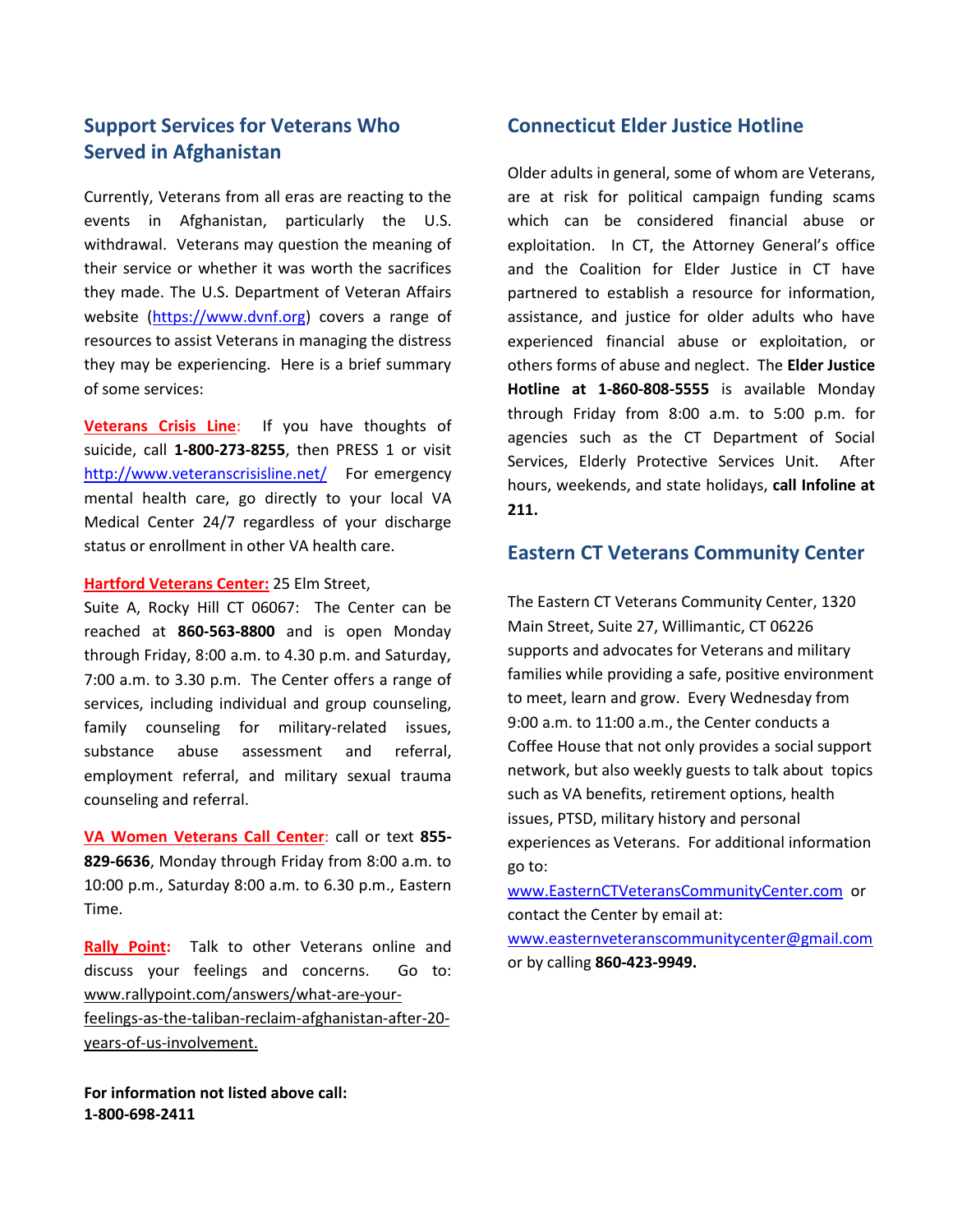# **VA Pension Benefits Awareness Program**

The U.S. Department of Veterans Affairs is launching an awareness campaign to inform older wartime Veterans and their families of their lesserknown pension, funeral, burial and survivor benefits. There's a long list of benefits listed in the news release of August 17, 2021**.** [https://benefits.va.gov/FIDUCIARY/docs/va\\_Fiducia](https://benefits.va.gov/FIDUCIARY/docs/va_Fiduciary-guide-Apr2020.pdf) [ry-guide-Apr2020.pdf](https://benefits.va.gov/FIDUCIARY/docs/va_Fiduciary-guide-Apr2020.pdf)

#### **Assistance with Job Searches and**

#### **Employment**

Are you a Veteran looking for a job? At the **Hartford American Job Center, Veterans Representative, Ronald Catania** is available for assistance in job searches, including job listings and website attachments that may interest you. Contact Mr. Catania at **860-256-3711** or via email at [Ronald.catania@ct.gov.](mailto:Ronald.catania@ct.gov)

## **Special Student Loan Relief For Veterans and Service Members**

Veterans and service members with student loans may be eligible for special programs that forgive interest on their loans, or even cancel their entire loan liability in special circumstances. The Department of Education is working with other government agencies to provide these benefits automatically with no action necessary on the borrower's part.

The Department of Education said it is writing off the interest on student loans of more than 47,000 veterans and military members who received imminent danger or hostile fire pay during their military service.

The Department of Education initiated a data sharing agreement with the Defense Department, allowing the agency to determine automatically who is eligible for the interest waiver and forgive any interest erroneously charged to service members or veterans. The interest waiver is retroactive to 2008.

# **Total Forgiveness of Student Loans for Disabled Veterans**

The Department of Education recently announced that it will be forgiving the student loans worth \$5.8 billion to more than 323,000 totally disabled borrowers. This includes veterans receiving disability benefits from the Department of Veterans Affairs as well as those receiving disability benefits from the Social Security Administration.

The loan forgiveness should be automatically applied to all eligible loans. Contact your lender for more information.

#### **Town Veteran's Day Ceremony**

All Town residents are invited to attend our Veteran's Day ceremony on November 11 at 11:00 a.m. This year the ceremony will be held at Cottone Field behind Wethersfield High School. The featured speaker is Douglas Shipman, Chairperson of the Wethersfield Veteran's Commission. Although the ceremony will be outdoors, you are encouraged to wear a mask.

### **Disabled American Veterans (DAV)**

The DAV has 17 Chapters located through Connecticut. If you are a Disabled Veteran who has not yet filed a claim, please contact:

National Service Office Newington VA Medical Center 555 Willard Avenue P.O. Box 310909 Newington, CT 06111

Phone: 860-594-6612Fax: 860-667-1238

Miguel Cintron, NSO Supervisor

Ashley Crance, Associate NS